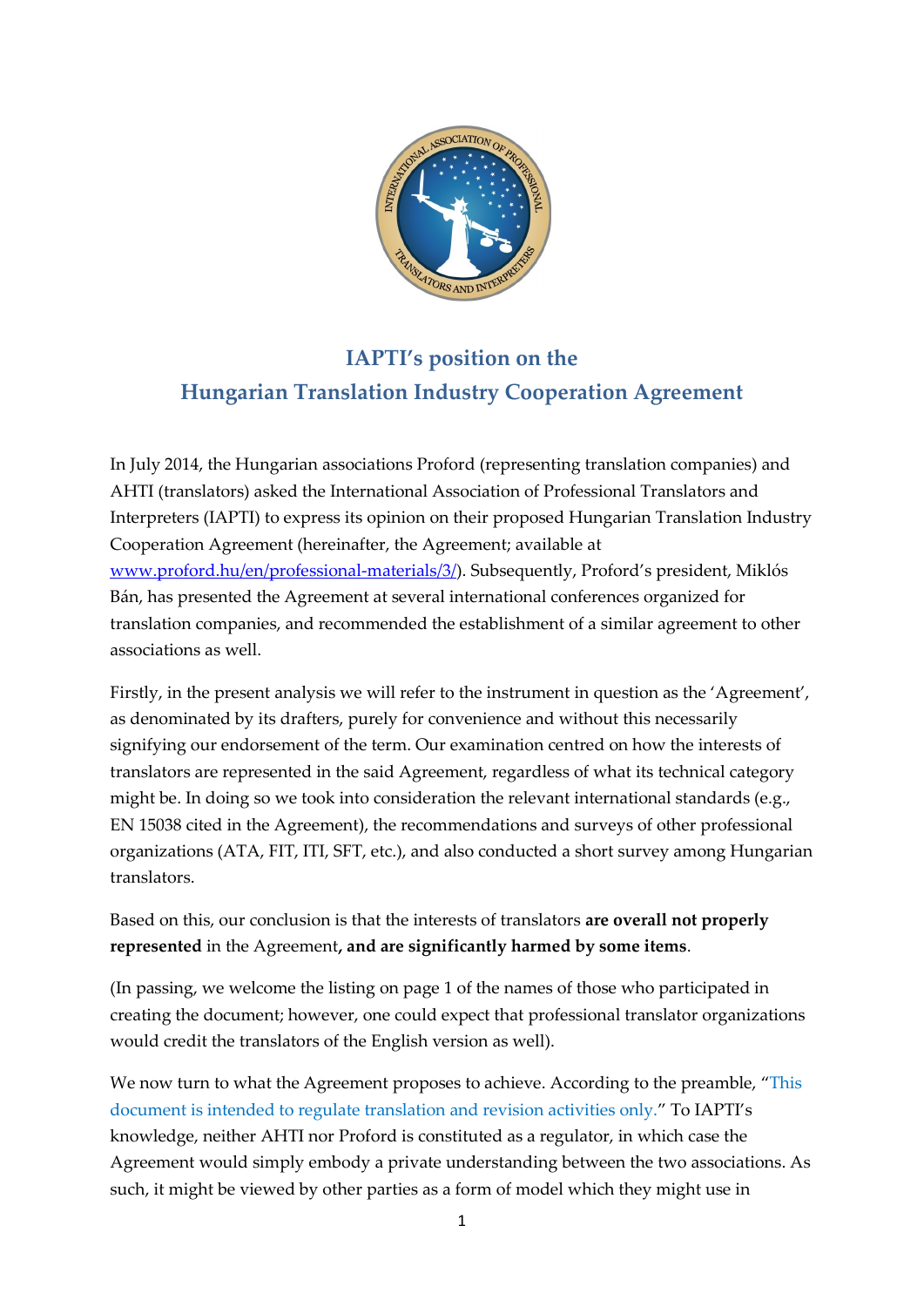preparing their own private law agreements; however, several such models are already available, such as those prepared by the ATA, SFT etc.

Indeed, where the Agreement's proposed regulatory function is concerned, we note that it lacks several of the features that are normally required for a contract or agreement to be complete or enforceable, such as: formal identification of the parties entering into the Agreement; confirmation that each party has the requisite legal capacity, and that the signatories are entitled to represent the parties; object and scope; applicable jurisdiction; dispute resolution mechanisms, and so forth.

Nevertheless, the clauses themselves, if agreed upon, could foreseeably set some precedent, and are thus deserving of scrutiny. Since the Agreement seemingly seeks to impose definitions and obligate its parties, particularly the AHTI, we strongly recommend a general process of consultation and approval between the AHTI board and membership, if this has not already occurred. From our reading there are several issues that could be further explored.

For example, the basic concepts listed in Section 1 have already been defined in the international standards; deviations from those definitions do not seem justified in an Agreement that proposes to stand as a regulatory template. Furthermore, certain definitions of the Agreement are not purely descriptive but also prescriptive (e.g., items about the ways to use CAT tools or about quality). It is useful to separate descriptive definitions from prescriptive recommendations.

For example, the term "Translation Service Provider" is defined in the Agreement as "[a]n organisation providing translation services". This restricts the definition of translation/language service providers (TSPs/LSPs) used in the standard EN 15038 in a way that is unfavorable for translators by excluding professional translators and interpreters from the definition. Note that professional translator associations made enormous efforts to have this term included in the European standard, with the specific aim of explicitly naming translators and revisers, not only translation companies. Since the Agreement is expected to be cited by law makers if and when relevant regulations are modified (e.g., to abolish the monopoly of the Hungarian Office for Translation and Attestation Ltd.), the restrictive definition of the concept may eventually exclude translators and revisers from newly opened market segments. This can be avoided by using the definition in the European standard. Therefore we shall use the term "translation companies" in this document to refer to the concept that covered by the term "translation service providers" in the Agreement.

Already in its title, the Agreement apparently reduces the entire translation market to the relationship between translation companies and translators – whereas translation buyers often sign contracts directly with the translator (or a group of translators working in partnership with one another), without an intermediary translation company. We believe professional translator associations (e.g., AHTI) should emphasize both to their members and to translation buyers that qualified translators can often provide comprehensive services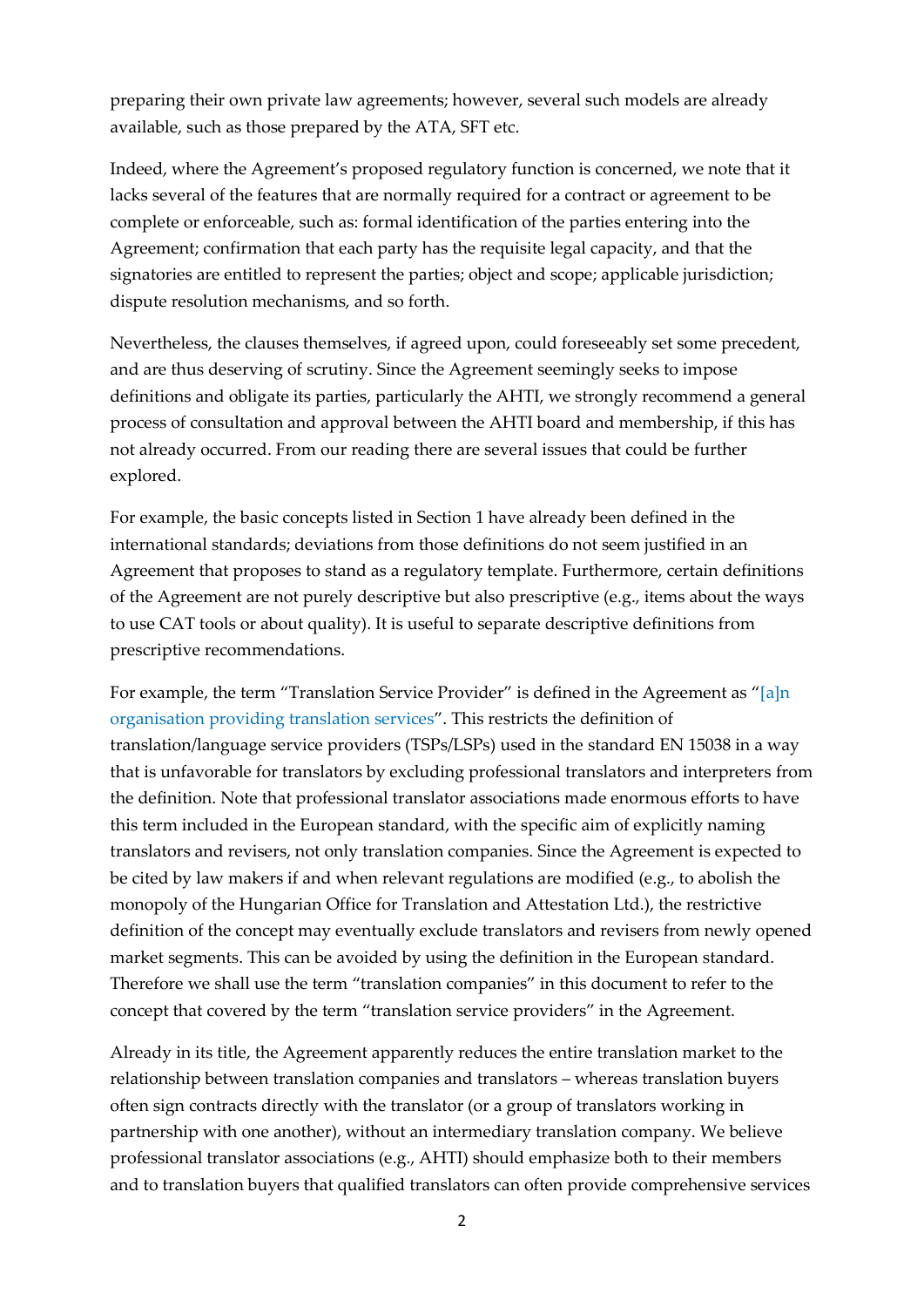by themselves, and do not only play a role in the translation market as subcontractors to translation companies. (Cf.: "The objective of this document ... is to set out the core principles of business cooperation between Translation Service Providers and their subcontractors (Translators and Revisers).")

The Agreement also lacks some important items that are found in the recommendations of other professional organizations, such as: what occurs if a translation company cancels a purchase order once work has started; how dispute resolution operates in case of quality complaints; what the consequences of late payment are. In general, its conditions and onus apply to translators, not translation companies.

Thus, several points appear much more unfavorable to translators than the recommendations of other professional associations, or typical contracts in international practice. For example, the section on Non-Competition states: "It may be stipulated as a minimum requirement that the Translator/Reviser **may not undertake any direct assignments from the client** without the Translation Service Provider's knowledge and consent, and may not contact the client with any business propositions for translation/revision services." The part in bold (our emphasis) definitely goes against the business interests and autonomy of translators who work as independent entrepreneurs, and in several countries may violate the ban on restricting competition. Furthermore, the Agreement does not mention any time limitation on the non-competition clause – again, this does not follow the recommendations of most professional associations (typically, the noncompetition clause survives for 6 to 12 months after the termination of the contract).

The detailed description of the use of translation tools in Section 3.2 not only undermines the professional autonomy of the translator, but also privileges convenience over translation quality: "If the Translation Service Provider requests the Translator to translate the document in question using a CAT tool and provides the TMs and TBs, the Translator will not be liable for the mistakes deriving from the errors of the TMs and TBs thus received. Nevertheless, the Translator shall inform the Translation Service Provider of any errors found in the Translation Memories and Terminology Databases received." Notably too, while the TSP requires the Translator to accept responsibility for the quality of his/her work, the TSP accepts none in turn for the quality of its materials and any resulting inconvenience caused to the Translator, who must advise of any defects he/she discovers, apparently without remuneration.

This approach extends to Section 3.5, on handling quality issues, where passing on financial losses (usually covered by indemnity insurance available to translation companies) to the translator is at the unilateral and exclusive discretion of the translation company: "and it causes financial loss to the Translation Service Provider, the latter is entitled to pass on the loss, in part or in full, to the Translator/Reviser".. There is no assessment procedure described to equitably determine quality issues and whether a financial penalty is indeed warranted. Normally, a commercial agreement would also provide for some dispute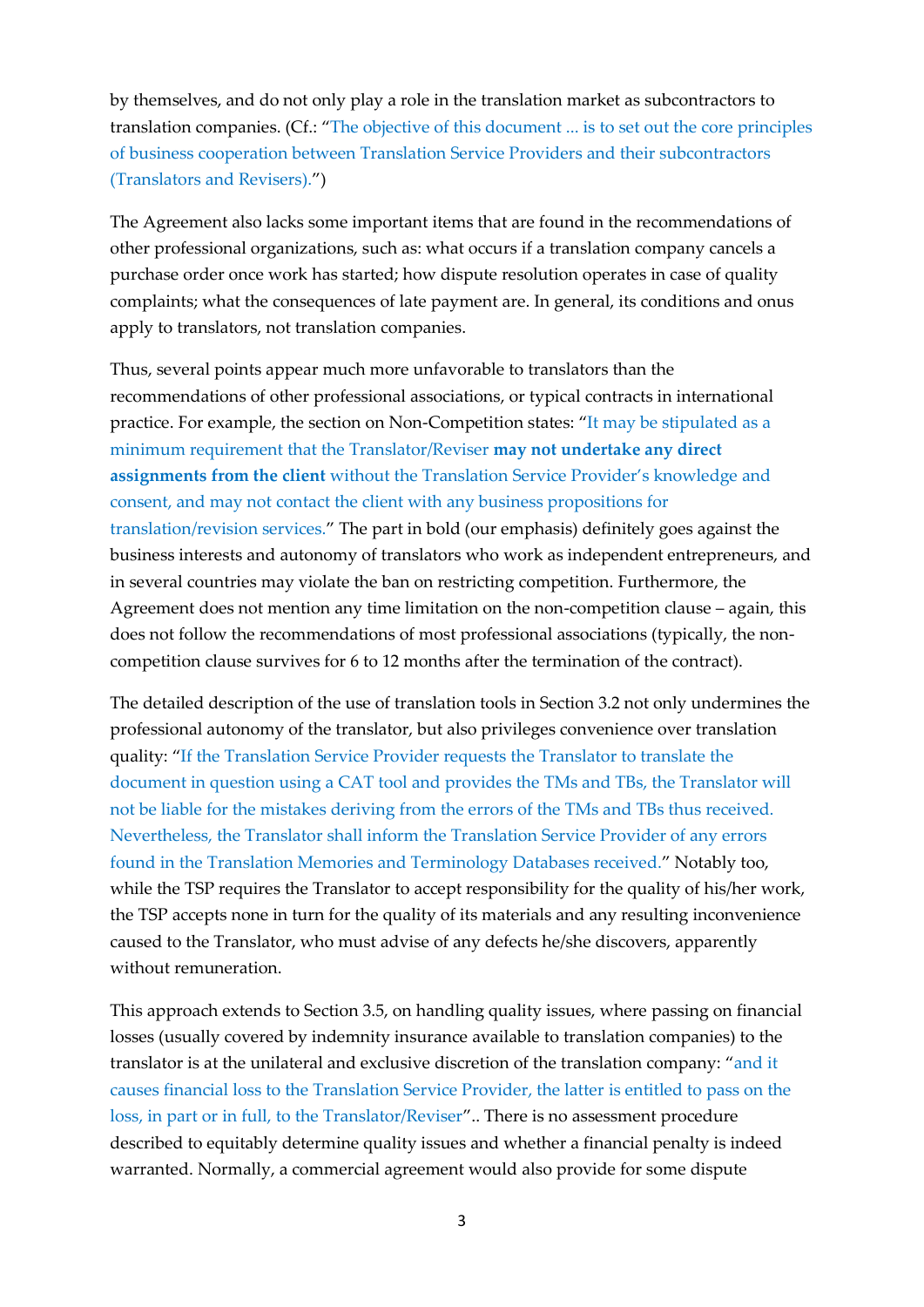resolution body or arbitration committee (chosen mutually or with the help of professional associations) in the event the parties cannot reach a mutual solution.

In the section discussing technical background, there is no compelling reason to privilege the tool used by the **translation company**: "If the Translation Service Provider and the Translator/Reviser have agreed on payment based on weighted word/character count, the payment shall be based on the calculations performed by the Translation Service Provider's tool." (Our emphasis.)

Section 4.4 on Copyright contains an incorrect statement: "Unless otherwise agreed upon in a separate agreement, the work of the Translator/Reviser shall not be subject to copyright." The work of a translator/reviser is automatically subject to copyright not only for literary translation but for scientific, technical etc. translations as well. This copyright can be transferred (partially or entirely), but a prerequisite of this transfer is that the translation has been paid in full. AHTI itself has done much to disseminate information about copyright in translation and interpreting, e.g., by organizing Dr. Péter Tarr's presentation in April 2013 [\(http://slideplayer.hu/slide/2312006/\)](http://slideplayer.hu/slide/2312006/). It is therefore puzzling that AHTI could approve this section of the Agreement, which runs contrary to the interests of translators and its own prior efforts.

Section 5 on remuneration contains most of the items that clearly subordinate the interests of translators to those of translation companies. In 2011, one of Proford's leading companies, espell (in partnership with fordit.hu) conducted a survey on the Hungarian translation market ("*Panorama of the Hungarian translation market*"). This afforded Proford an advantage in the form of a market analysis which AHTI itself had been unable to perform. In many respects, AHTI had to rely on the conclusions of the survey conducted, analyzed and published by espell. Even so, it is surprising that a minimum translation fee of HUF 8/word (= EUR 0.026/word) and a minimum hourly fee of HUF 1800/hour (EUR 5.8/hour) could be included in the first version of the Agreement figures that are incompatible with espell survey findings (see [http://prezi.com/97ftqn3yg4wr/forditopiaci-korkep-2011/](https://www.youtube.com/watch?v=9bgvCZjdnpw) , slide 35). Several AHTI members confirmed in private communication that the translators they knew all charged higher minimum fees. Although these figures were removed in the amended version of the Agreement, the HUF 8 minimum price became an important reference point for the Hungarian translation market.

Apart from the specific minimum price, several other items of the Agreement are not in translators' interest. "If a CAT tool is used, the Translation Service Provider is entitled to apply the same so-called weighted discount in the fees of the Translator/Reviser that is granted to the Client." The details of the agreement between the client and the translation company are not verifiable by the translator, hence reference to them lacks any basis.

"The Translator/Reviser may only charge minimum fees based on specific agreements" – Most professional associations expressly recommend that minimum translation and revision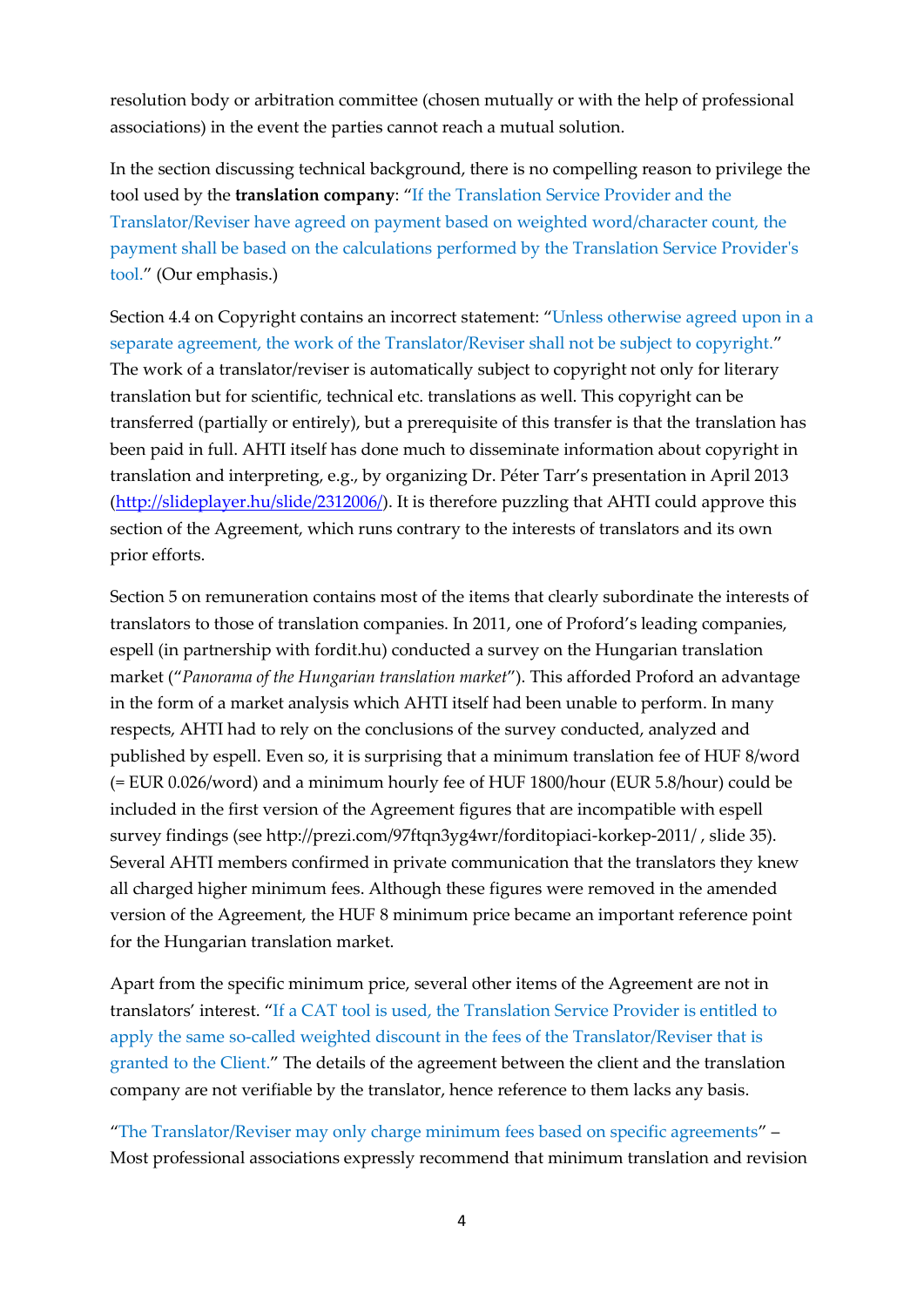fees be applied (these usually correspond to one hour's work), and this is also a widely used practice in the Hungarian market.

"(The global industry standard [for the relative weight of 100% and 101% matches] is usually 5 to 20%)." These figures do not reflect market reality; the 5% weight does not provide a proportional time frame even for the most superficial checks (here we recall the obligation placed on translators to notify of any defects they discover).

"Downward adjustment (discount) may be warranted by a volume discount (determined by the full volume of a project) or by applying a so-called "training rate". The purpose of such a training rate is to aid beginner translators in gaining professional experience, but it may also be applied during the probationary period of new Translators." A price that is lower than a recommended minimum is entirely at odds with the recommendations of any other professional organizations we know. It is not clear how qualified early-career translators will derive more long-term benefit by "gaining professional experience" at marginal rates, instead of by learning to achieve equitable and sustainable terms of business (an aspect of professional development in which professional associations typically play a key role) .

"Due to the high number of incoming invoices, the Translation Service Provider may regulate the frequency of invoicing and invoice verification." In a relationship between equals, the frequency of invoicing is set by the invoicing party, taking into account its own and the client's needs. Furthermore, we recommend specific inclusion of the provisions of the Late Payments Directive 2011/7/EU of the European Union (interest rates charged on late payments, with a fixed minimum of  $\in$  40) in such an agreement, as 25% of SMB bankruptcies in Europe are due to late payment.

To summarize, in our view the foregoing examples indicate a largely subordinate relationship, rather than a relationship between equals (as asserted in the preamble). The Agreement as it stands bears more similarity to an employer-employee contract, with little regard to the professional autonomy of the subordinate party.

In summary, IAPTI considers that the Agreement as it currently stands is disadvantageous to AHTI members, and furthermore contradicts some of the organisation's own prior efforts in furthering its members' interests. It appears to have been drafted as a vertical relationship, and is therefore unlikely to be susceptible to amendment into a more balanced form. If AHTI and Proford wish to commit some mutual understanding in writing, they already have acceptable model contracts and standing agreements at their disposal for adaptation (e.g. ATA, SFT). IAPTI and its partner organizations are happy to provide support to AHTI to this end. Instead of blanket application, such models would provide contracting templates to individual parties for their particular needs. AHTI could provide pertinent revisions and advice when necessary, for the benefit of its members and the standing of the translation profession. In IAPTI's view, it is this kind of flexible, consultative and optional instrument that Proford and AHTI could more usefully recommend for consideration by other